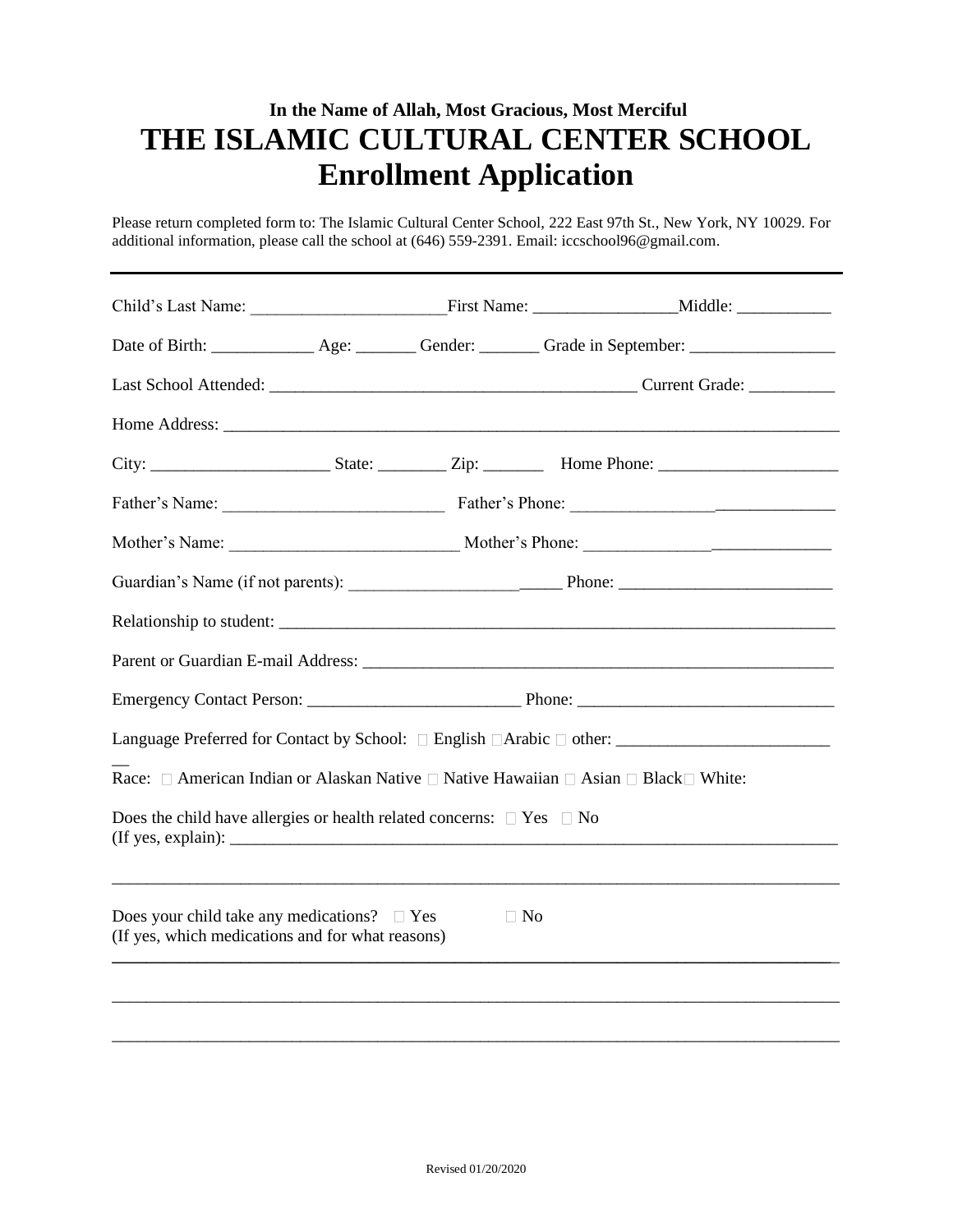|                                                                    | Name of Child's Doctor:<br>Phone:                                                                                                                                                                                                                                                                              |
|--------------------------------------------------------------------|----------------------------------------------------------------------------------------------------------------------------------------------------------------------------------------------------------------------------------------------------------------------------------------------------------------|
|                                                                    |                                                                                                                                                                                                                                                                                                                |
| Health Insurance $\Box$ No $\Box$ Yes                              |                                                                                                                                                                                                                                                                                                                |
| your child from attendance. $\Box$ No $\Box$ Yes                   | Does your child have any academic, behavioral, or emotional problems? This does not disqualify                                                                                                                                                                                                                 |
| If yes, please submit a copy to the administration or Attach here: | Does your child have an Individualized Education Program (IEP)? $\Box$ No<br>$\Box$ Yes                                                                                                                                                                                                                        |
| enrollment.                                                        | <b>Parental Consent</b><br>I understand that this form will be used to determine my child's eligibility for the Islamic<br>Cultural Center School (ICCS). However, it does not guarantee that my child will be<br>enrolled in the school. I also understand that the school reserves the right to deny a child |
| affirmation.                                                       | I agree that I have read the above statements and that my signature gives consent and                                                                                                                                                                                                                          |
|                                                                    |                                                                                                                                                                                                                                                                                                                |
|                                                                    |                                                                                                                                                                                                                                                                                                                |
| <b>FOR OFFICIAL USE:</b>                                           |                                                                                                                                                                                                                                                                                                                |
|                                                                    | $\Box$ Yes                                                                                                                                                                                                                                                                                                     |
| Enrollment Grade:                                                  | Student added to roster: $\Box$ No<br>$\Box$ Yes                                                                                                                                                                                                                                                               |